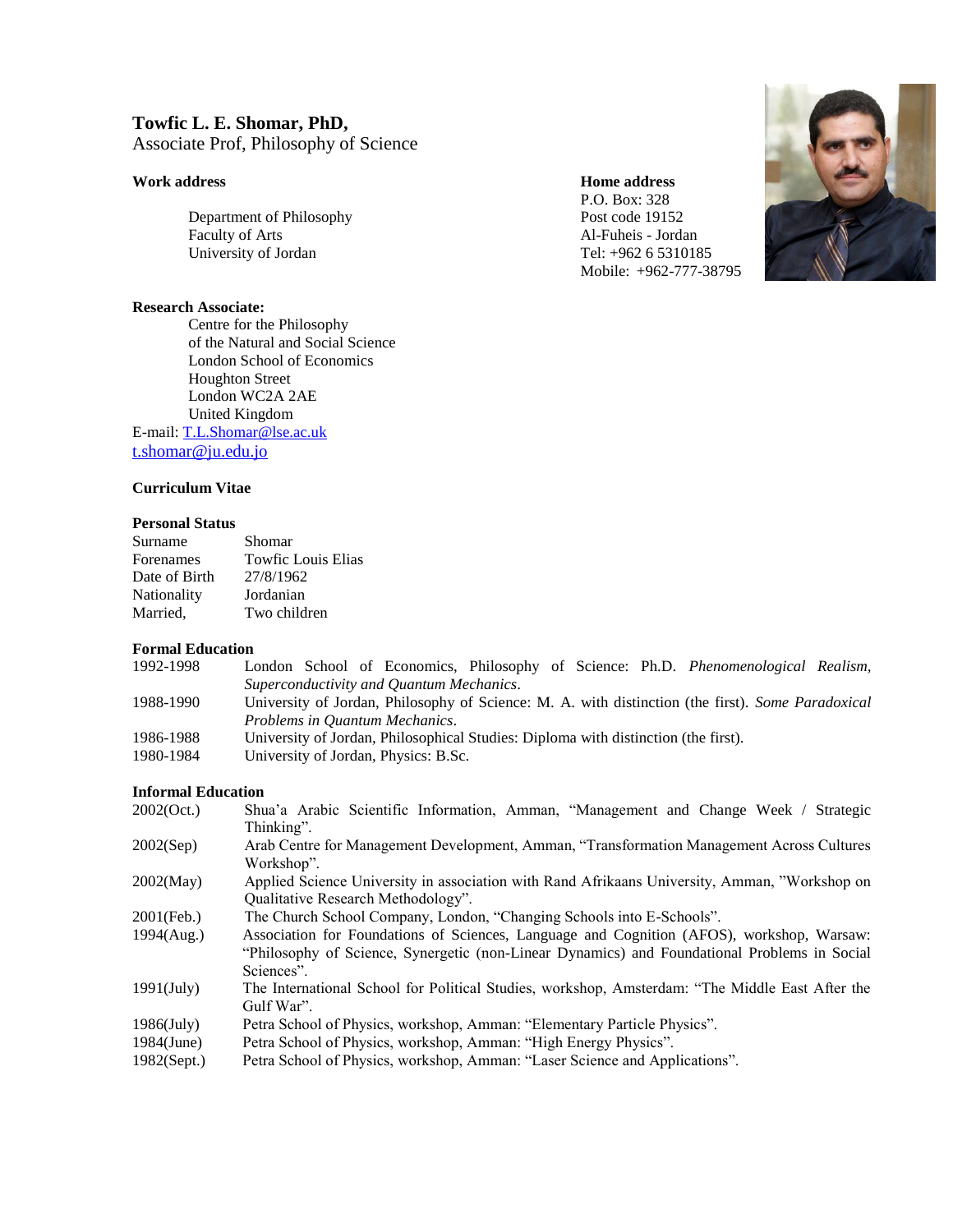#### **Work Experience**

2015-Present University of Jordan: Associate Professor, Department of Philosophy, courses include: Truth, Symbolic Logic, Modern Trends in Theory of Knowledge, Philosophy of Science, Phenomenology and Existentialism; Trends in Contemporary Philosophy (all on Master and PhD levels). 2017-2018 University of Jordan: Head of Department, Department of Philosophy, In charge of the department day-to-day activities, academic adviser, supervising the department members (11 academic staff), and setting the department agenda. 2015-Present Freelance Trainer: Capacity Building in different issues related to Sustainable Development, Life Skills and Thinking Skills. 2012-2015 Philadelphia University: Head of the Department of Humanities. Duties: In charge of the department day-to-day activities, academic adviser, supervising the department members (11 academic staff), and setting the department agenda and budget. 2009-2015 Philadelphia University: Associate Professor, Department of Humanities, courses include: Development theories, Development and environment, and Monitoring and Evaluation for development projects, Scientific Methods, Contemporary Issues, Thinking Skills. 2010-2015 University of Jordan: Associate Professor, Part-time teaching, master degree. 2009-2010 Philadelphia University: Head of the Department of Development Studies. Duties: In charge of all the preparatory work for insuring a smooth start of teaching by the beginning of the academic year 2009 – 2010, short, medium and strategic planning of the Department. 2009-2011 Theodor Schneller School: Director of Schneller Educational Training Centre, Jordan. Duties: writing the Centre's main documents, drawing the budget, setting the aims and objectives, drafting the main job descriptions and programmes, negotiating cooperation with several universities, supervising the renovations and work at the Centre, and, short, medium and strategic planning of the Centre. 2009 UNDP, Capacity 2015 Office the Arab Region , with Prof. Salem Sari, project supported by UNDP to conduct a field survey on "Jordanian Youth and political Development". 2004-2010 Philadelphia University: Head of the Department of Human and Social Sciences. Duties: In charge of the department day-to-day activities, academic adviser, supervising the department members (13 academic staff), and setting the department agenda and budget. 2001-2009 University of Philadelphia: Assistant Professor, courses include: Civilisation 1 and 2, Scientific Methods, Contemporary Issues, Thinking Skills, Science and Society and History of Science. 2008 Commissioned by Saga to write a contribution to the "Encyclopaedia of Research Design" edited by Neil Salkind. 2005-2009 Philadelphia University: Deputy Dean, Faculty of Arts. Duties: In charge of quality and assurance at the Faculty, setting the faculty yearly agenda and budget, writing the annual report, following up on the lecturing and academic activities of the faculty members  $(52 \text{ academic staff members} + 15 \text{$ non-academic staff) and writing their assessment yearly reports, supervise the heads of departments, deputy for the Philadelphia International Conference President. Following up external communications concerning the Faculty activities such as the Yearly Scientific Week, The Conference, the Monthly Staff Seminar, and other related activities. 2008 AVSI, the Association of Volunteers in International Service, Jordan, Developing a manual on ICT-for-disability teaching skills and conducting the relevant training course, (two months). 2008 Sartt, The Jordanian Centre for Knowledge Management, Jordan, Developing a manual on Civil Society and Political Developments in Jordan, (two months). 2007 AVSI, the Association of Volunteers in International Service, Jordan, Developing a manual on KAP-Surveys and conducting the relevant training course, (two months). 2007 Petra Aluminium Company, Jordan, Conducting a KAP-Survey and developing a training manual on Work Environment for their leaders. 2006 UNDP, Capacity 2015 Office the Arab Region , developing a Monitoring and Evaluation manual. 2006 UNDP, Capacity 2015 Office the Arab Region , Implementing the UNDP- Philadelphia agreement to teach MDGs to student within the Contemporary Issues course. 2006 UNIFEM, Consultant, preparing manuals built on thinking skills for students and fresh graduates on Life Skills, and conducting the relevant TOT course. 2005 UNRWA, Consultant, preparing manuals built on thinking skills for the staff on Monitoring and Evaluation, and conducting the relevant training course. 2010 Article writer with Al-Ghad Newspaper, Jordan, writing a weekly page on philosophical issues. 2007-2008 Article writer with Al-Arab Newspaper, Qatar, writing an article a week on scientific knowledge.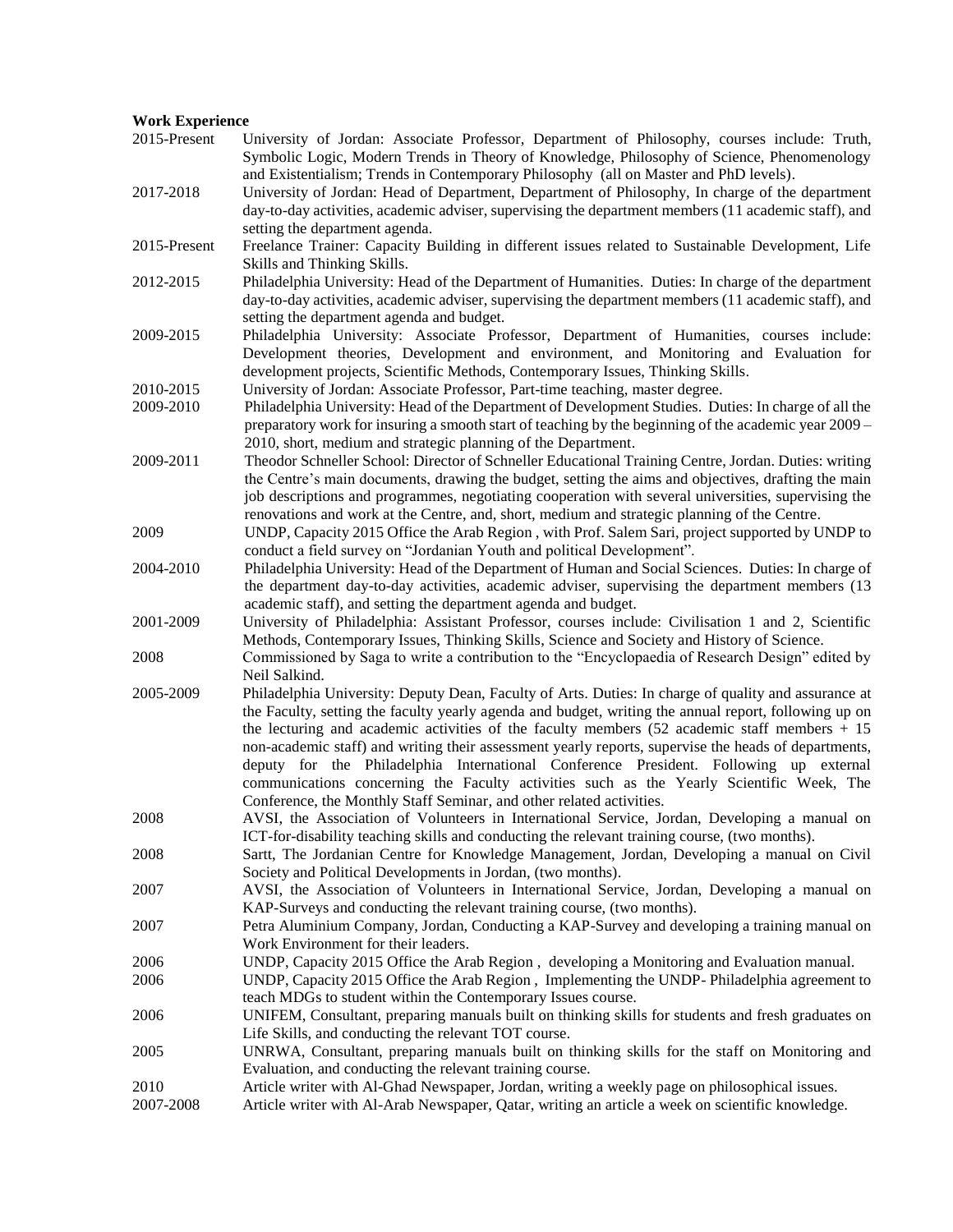| 2005-2007    | Article writer with Al-Ghad Newspaper, writing two articles a week on thoughts and cultural issues.                                                                                                                                                                                                                                                                                                                                                                                                                                                   |  |  |
|--------------|-------------------------------------------------------------------------------------------------------------------------------------------------------------------------------------------------------------------------------------------------------------------------------------------------------------------------------------------------------------------------------------------------------------------------------------------------------------------------------------------------------------------------------------------------------|--|--|
| 2003         | New York Institute for Technology, Amman Campus: Lecturer, one course, Introduction to<br>Philosophy, summer term 2003.                                                                                                                                                                                                                                                                                                                                                                                                                               |  |  |
| 2003         | UNIFEM, Consultant, preparing manuals built on thinking and communication skills as part of the<br>project: "Empowering Women in Tourism Sector" (July – September). Also preparing the trainers of<br>trainees manual, and conducting the training of trainers. $(15^{th}$ September – $2^{nd}$ October).                                                                                                                                                                                                                                            |  |  |
| 2000-2001    | University of Philadelphia, Lecturer: Civilisation 1 and 2, Scientific Methods, Contemporary Issues<br>and History of Science.                                                                                                                                                                                                                                                                                                                                                                                                                        |  |  |
| 2000-present | London School of Economics, Centre for the Philosophy of the Natural and Social Science: Research<br>Associate. Responsibility: to effectively contribute to the research in the Centre, currently I am part of<br>the research team of Templeton Project on "Gods Laws, Natural Laws".                                                                                                                                                                                                                                                               |  |  |
| 2000-2005    | The Ahliyyah School for Girls, Consultant. Responsibilities: developing the School's educational<br>philosophy and policy, directing their international programmes (IGCSE and implementing the IB<br>Diploma Programme), changing the School to an E-school, writing the school yearly plan, strategic<br>planning, preparing and implementing the in-school training (on weekly bases and a two weeks<br>training every year) and contribute toward changing the school to an e-learning institute.                                                 |  |  |
| 1999         | The Modern Montessori School, Consultant. Responsibilities: developing the School's educational<br>philosophy and policy, implementing the IB programme and teaching "Theory of Knowledge".                                                                                                                                                                                                                                                                                                                                                           |  |  |
| 1994-2000    | London School of Economics, Centre for the Philosophy of the Natural and Social Science: Research<br>Fellow. During which I was the liaison officer for the "Modelling in Physics and Economics" project,<br>worked on preparing the proposal that was submitted by the Centre to the European Union on the<br>"Precautionary Principle" (in 1996), drafting the annual report on the Centre's activities. Moreover, I<br>was a research assistant for Prof. Nancy Cartwright in her work on her book "The Dappled World"<br>(was published in 1999). |  |  |
| 1995-1997    | London School of Economics, Department of Philosophy Logic and Scientific Method: Teacher of<br>Logic.                                                                                                                                                                                                                                                                                                                                                                                                                                                |  |  |
| 1996-1998    | Highbury House Communications, The Publishing House: Freelance, Arabic Editor. The House<br>publishes bank journals such as Al-Muftah (of the American - Saudi Bank). Part of my responsibility<br>was to look at the financial market indicators in the Gulf and give an overall assessment of the trends<br>in share values over a period of three months (the journal was a quarterly one).                                                                                                                                                        |  |  |
| 1995         | London School of Economics, Department of Philosophy, Logic and Scientific Method: Research<br>assistant to Dr Colin Howson on his book Logic by Trees.                                                                                                                                                                                                                                                                                                                                                                                               |  |  |
| 1994-1996    | London School of Economics, Centre for the Philosophy of the Natural and Social Science: Liaison<br>officer of the research team on the project "Modelling in Physics and Economics". I was in charge of<br>distributing work, setting meetings, drafting the annual report, organising seminars and setting the<br>budget.                                                                                                                                                                                                                           |  |  |
| 1993         | London School of Economics, Centre for the Philosophy of the Natural and Social<br>Science: Researcher on the project "Modelling in Physics and Economics".                                                                                                                                                                                                                                                                                                                                                                                           |  |  |
| 1993-1997    | London School of Economics, Department of Philosophy, Logic and Scientific Method: In charge of<br>The Philosophy of Physics Seminar series. Responsibilities: preparing the invitations, preparing the<br>seminar's schedule and organising the invited speakers' travel and accommodation in London.                                                                                                                                                                                                                                                |  |  |
| 1993-1996    | London School of Economics, Language Centre: Teacher of Arabic as a foreign language.                                                                                                                                                                                                                                                                                                                                                                                                                                                                 |  |  |
| 1992         | University of Exeter, Centre for Arab and Islamic Studies: Research assistant to Prof. Aziz Al-Azmeh<br>on the project "Democracy in the Arab World".                                                                                                                                                                                                                                                                                                                                                                                                 |  |  |
| 1990-1992    | De la Salle College, Amman: Teacher of science and physics.                                                                                                                                                                                                                                                                                                                                                                                                                                                                                           |  |  |
| 1989-1990    | Al-Nomow College, Amman: Teacher of mathematics and physics.                                                                                                                                                                                                                                                                                                                                                                                                                                                                                          |  |  |
| 1988-present | Freelance writer and Editor, articles for several Arabic newspapers, including Alghad, Al-Hayat,<br>Al-Quds Al-Arabi, Al-Sha'ab, Al-Muftah and Al-Musafer, Afkar.                                                                                                                                                                                                                                                                                                                                                                                     |  |  |
| 1986-1989    | Latin de College, Amman: Teacher of math and physics.                                                                                                                                                                                                                                                                                                                                                                                                                                                                                                 |  |  |
| 1984-1986    | The Jordanian Army, Amman: Compulsory Military Service.                                                                                                                                                                                                                                                                                                                                                                                                                                                                                               |  |  |

## **Courses I Taught**

Philosophy of Physics seminar, Symbolic Logic, Modern Trends in Theory of Knowledge (Master), Philosophy of Science (PhD), Phenomenology and Existentialism (PhD); Trends in Contemporary Philosophy (PhD); Truth (Master), Scientific Methods, History of Science, Human Thoughts and Culture 1 and 2, Contemporary Issues, Logic, Thinking Skills, Introduction to philosophy, Theory of Knowledge, Science and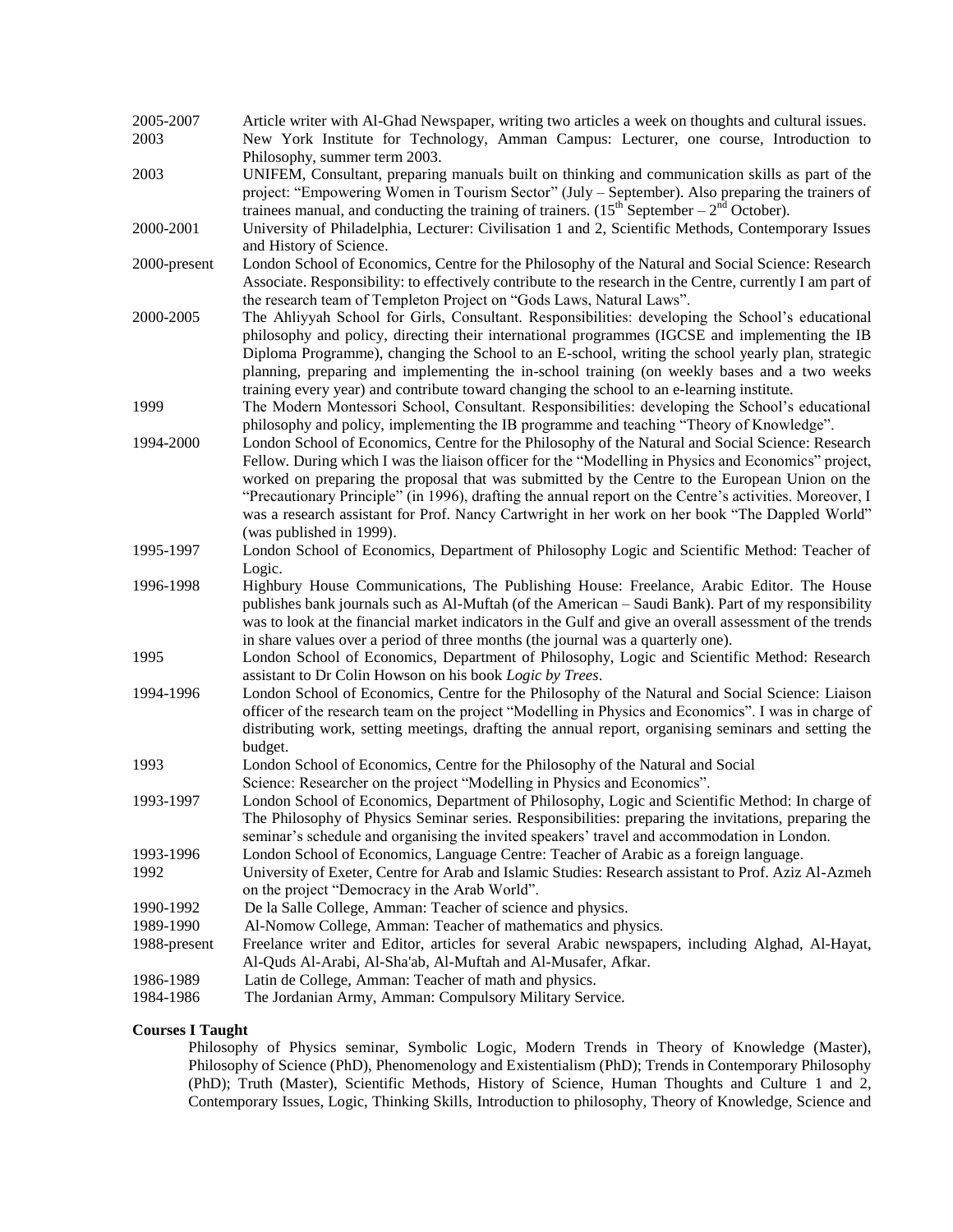Society, Development Theories, Monitoring and Evaluation for Development Projects, Development and Environment.

#### **Publications**

| 2019 | "Hermeneutics of Arts: A Phenomenological Approach", with Hanan Alshiakh, Arab Journal for the<br>Humanities 37(148), University of Kuwait.                                                                                                                                                             |
|------|---------------------------------------------------------------------------------------------------------------------------------------------------------------------------------------------------------------------------------------------------------------------------------------------------------|
| 2019 | "Feuerbach's Influence on Marx and Engels: A New Reading", Arab Journal for the Humanities                                                                                                                                                                                                              |
| 2018 | 37(145), University of Kuwait.<br>"Jordanian Youth and Political Development", with Prof. Salem Sari, Journal for Social Issues,<br>135 American University of Sharja, United Arab Emirate.                                                                                                             |
| 2013 | "Geopolitics of Change", in Saleh Abu Osbaet. al (Eds.), Proceedings of Philadelphia International 17 <sup>th</sup><br>Conference, Philadelphia University, October 2013. (Refereed Publication)                                                                                                        |
| 2011 | "Causation and Order in Islamic Kalam", in The Order Project discussion papers, the CPNSS - LSE<br>website:                                                                                                                                                                                             |
|      | http://bsps.org.uk/CPNSS/research/concludedResearchProjects/orderProject/documents/Publications<br>/ShomarIslamicKalam.pdf                                                                                                                                                                              |
| 2010 | "The Correspondence Principle", in Neil Salkind (Ed.), <i>Encyclopaedia of Research Design</i> , Sage,<br>June 2010. (Refereed Publication)                                                                                                                                                             |
| 2009 | "Ideology and Science between Marx and Mannheim", Journal for Social Issues, 104, American<br>University of Sharja, United Arab Emirate.                                                                                                                                                                |
| 2009 | "Bohr as a Phenomenological Realist", Journal for General Philosophy of Science, Germany,<br>published online Feb. 2009, paper publication Mar 2009. (Refereed Journal)                                                                                                                                 |
| 2008 | "Theory of Evaluation in Al-Maqtataf", University of Damascus Journal for Arts and Humanities.<br>(Refereed Journal)                                                                                                                                                                                    |
| 2008 | "Phenomenologism vs. fundamentalism: The case of superconductivity", Current Science, 94(10) 25<br>May 2008. (Refereed Journal)                                                                                                                                                                         |
| 2006 | "Theory of Social Development", In Readings in Human Thoughts and Civilization, Saleh<br>Abu-OsbaET. Al. (Eds.), 2 <sup>nd</sup> Edition, Dar Albarakeh, Amman 2006, pp 47-62.                                                                                                                          |
| 2006 | "Modelling in Applied Physics: the Case of Polymers", <i>Dirasat Pure Sciences</i> , 33(2) August 2006.                                                                                                                                                                                                 |
| 2003 | "Developments in Democratic Discourse and its Reflection on Arab Thought", (in Arabic) In the<br>Proceedings of The 7 <sup>th</sup> Annual Conference of the Faculty of Arts, The Arabs and the West,<br>GhassanAbdAlkhaliq et al (ed.), Philadelphia University, Amman, Jordan. (Refereed Publication) |
| 2002 | "For a Cross-Cultural Human Civilisation", (in Arabic) Journal of Research in Humanities, Nasser<br>International University, Tripoli, Libya. (Refereed Journal)                                                                                                                                        |
| 2001 | "Structural Realism and the Correspondence Principle", The proceedings of The Conference on<br>MullaSadra and World's Contemporary Philosophy, MullaSudra Institute, Iran.                                                                                                                              |
| 2000 | "Anti-reductionist realism in a pluralistic world", (in Arabic) The Arab Philosophical Journal, Beirut,<br>Lebanon. (Refereed Journal)                                                                                                                                                                  |
| 2000 | "Realism with a New Face", University of Tabriz, Tabriz, Iran. (Refereed journal)                                                                                                                                                                                                                       |
| 1999 | "Bohr and his Debate with Einstein", Proceedings of World Congress on MullaSadra, Tehran,                                                                                                                                                                                                               |
|      | Islamic Republic of Iran. (Refereed conference publication)                                                                                                                                                                                                                                             |
| 1998 | "Is Fundamentalism Essential to Count a Discipline as a Science?" (in Arabic), Proceedings of the<br>International Conference of Science, Policing and Criminology, Al-Sharjah, United Arab Emirates.                                                                                                   |
|      | (Refereed conference publication -- fifty papers were published out of 270 participated.)                                                                                                                                                                                                               |
| 1998 | Book Review: In and About the World by Hans Radder, The British Journal for the Philosophy of                                                                                                                                                                                                           |
|      | Science, 49(1) London, 1998. (Refereed Journal)                                                                                                                                                                                                                                                         |
| 1995 | (With Prof. Nancy Cartwright and Mauricio Suarez) "The Tool Box of Science" Poznan Studies in<br>the Philosophy of the Sciences and the Humanities, Theories and Models in Scientific Processes, W.<br>Herfel et al (eds), 44 (1995), Rodopi, Amsterdam. (Refereed Journal).                            |

#### **Publications of Books and Manuals**

Books:

- **Phenomenological Realism Superconductivity and Quantum Mechanics**, Lambert, Germany 2013.
- *Mechanisms of Civil Society*, sent to publisher, Azminah, Amman 2012.
- *Thinking Skills*, Azminah Publication, Amman 2011.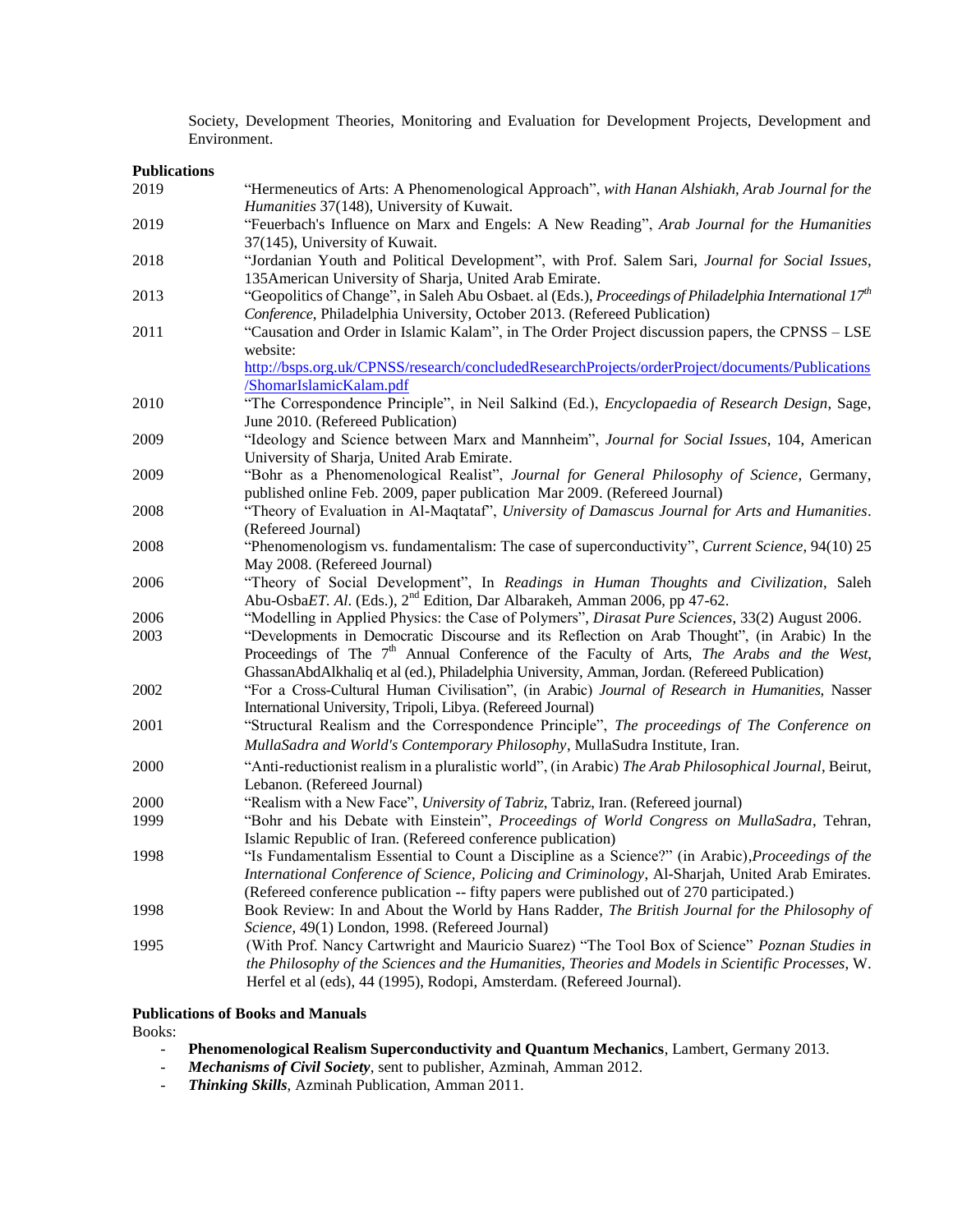- *Monitoring and Evaluation for Development Projects*, Azminah Publication, Amman 2010, supported and referred by the UNDP – 2015 capacity building office.
- *Digital Age Life Skills for Work Environment*, UNIFEM, electronic publication. 2007

#### Manuals:

### - **Civil Society and Political Developments in Jordan 2008.**

- Teaching Thinking Skills 2009.
- Teaching Disables 2008.
- Teachers Training Manual 2008.
- Assistive Tools for Disables 2008.
- KAP Surveys 2007
- With SadeqKhawaja, *UN-publication*, Thinking through Tourism 2004
	- 1) Thinking Skills
	- 2) Management
	- 3) Tourism
	- 4) Programmes, Tourism Guide
	- 5) Programmes, Handcrafts
	- 6) Programmes, Home care
	- 7) Programmes, Camping
	- 8) Programmes, Travel

#### **Articles in Arabic**

In Newspapers: a full list can be provided upon request. In Journals

- 1) "Liberty and Democracy", *Jordan Dentistry Journal*, 34, October 2000, Amman, PP 77-79.
- 2) "Science, Technology and The Cultural", *Afkar*, 162, March 2002, Amman, pp 45-48.
- 3) "Personal Testimony: FahmiGada"n", *Afkar*, 172, February 2003, Amman, pp 14-15.
- 4) "Philosophy Between Science and Theology", *Afkar* 176, June 2003.
- 5) "Institutions or Institutionalization", *Philadelphia Cultural Journal*, Feb 2005.
- 6) "What is Democracy?",*AldustorAlthaqafi*, 7<sup>th</sup> January 2005.
- 7) "Understanding Civil Society", *Afkar*, (203), September 2005.
- 8) "Rationality and Rationalism", *Philadelphia Cultural Journal*, (6), 2010.

#### **Papers Presented at Conferences:**

| 10-14/12/2018 | Beirut Human Rights Week, USJ, Beirut, Lebanon.                                                     |
|---------------|-----------------------------------------------------------------------------------------------------|
| 28/6/2018     | "New Enlightenment in Education", Arab Emancipatory Education, Ahliyyah School, Amman, Jordan.      |
| 1-4/5/2018    | Europe-Mediterranean Dialogue, Sigtuna Foundation, Sigtuna, Sweden.                                 |
| 24/5/2017     | "Modernity and Enlightenment", Dabran Platform 3 <sup>rd</sup> Conference, Al-Sulimanieh, Iraq.     |
| 8/8/2015      | "Praxis", International Practical Philosophy, Burgundy, France.                                     |
| 28/7/2014     | "Cartwright's Maodels", Prof Nancy Cartwright's 70th Birthday Conference, Durham University, UK.    |
| 8/11/2012     | "Geopolitics of Change", Philadelphia International 17 <sup>th</sup> Conference, Amman, Jordan.     |
| 19/3/2012     | "Mechanisms of Civil Society: A critical view", Shoman Forum, Amman, Jordan.                        |
| 25-26/11/2011 | "Civil Society", Beyond Apology and Utopia, University of Windsor, Windsor, Canada.                 |
| 21-23/6/2011  | "Science in Islamic Kalam", Belief in Dialogue, American University of Sharjah, Sharjah, UAE.       |
| 27-28/10/2010 | "Causation and Order in Islamic Kalam", The Governance of Nature conference, at CPNSS, LSE,         |
|               | London, UK.                                                                                         |
| 29-30/4/2010  | "Toward a Master Degree in Democracy and Civil Society", "European-Arab Universities' Meeting:      |
|               | ADF's initiative to Launch an International Cooperation Network on Democracy Education in the MENA  |
|               | region Notre Dame University in Beirut, Lebanon.                                                    |
| 14/1/2010     | "Jordanian Youth and Political Development" (with Prof. Salem Sari), Political Development Workshop |
|               | , at Philadelphia University, in association with UNDP and Ministry of Political Development,       |
|               | Philadelphia University, Jordan.                                                                    |
| 14/2/2008     | "Theories as Obstacles", Contingencies and Descent in Science, CPNSS, LSE London, UK.               |
| 3/2008        | "Alagetihad", Conference on Alagetihad and Changes, The National Library, Algiers, Algeria.         |
| 12/2006       | "Toward a National Standards in Training", The League of Arab States, Cairo.                        |
| 2/2005        | "Modelling Polymers", Popper Seminar, CPNSS, LSE London, UK.                                        |
| May 2004      | "Modelling in Applied Physics: the Case of Polymers ", The Second world Conference on               |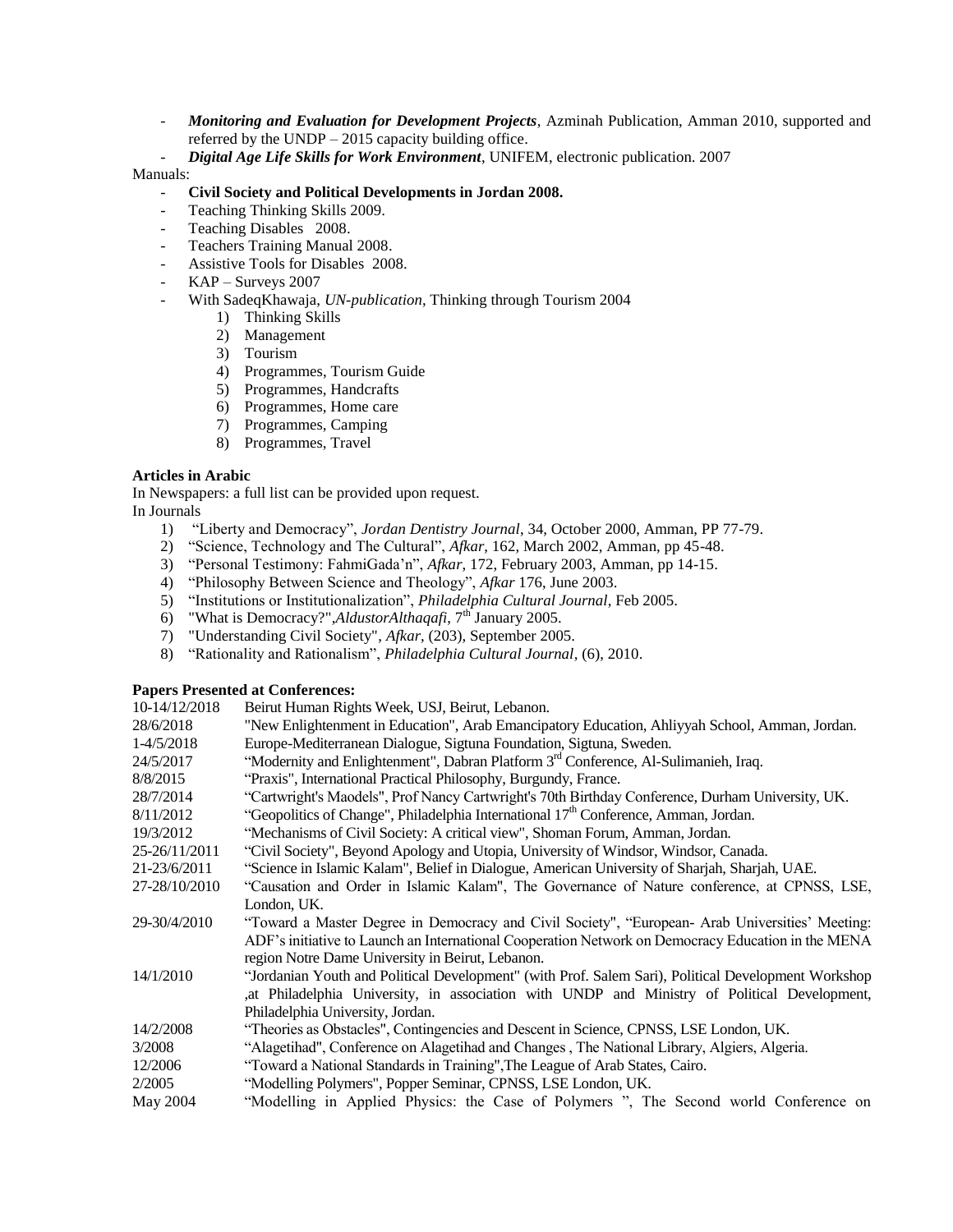|                | MullaSadra and World's Contemporary Philosophy, MullaSudra Institute, Iran.                                      |
|----------------|------------------------------------------------------------------------------------------------------------------|
| 5-8/1/2004     | "Fundamentalism in Science", Faculty of Arts Yearly Workshop, Philadelphia University, Amman.                    |
| 27-29/5/2003   | "Is there Science or Sciences?!", Faculty of Arts Yearly Workshop, Philadelphia University, Amman.               |
| 14/12/2002     | "Methods of obtaining Knowledge from a Western Perspective", Amman's Circle First Workshop, King                 |
|                | Hussein Foundation, Amman, Jordan. (It was one of two papers submitted to the workshop, the other was            |
|                | on Methods of obtaining knowledge from an Islamic perspective.)                                                  |
| 6-8/8/2002     | "Developments in Democratic Discourse and its Reflection on Arab Thought", The 7 <sup>th</sup> Annual Conference |
|                | of the Faculty of Arts: "The Arabs and the West", Philadelphia University, Amman, Jordan.                        |
| 23-28/7/2002   | "For a Cross-Cultural Human Civilisation", The 12 <sup>th</sup> Round Table for the Arab Academes, Nasser        |
|                | International University, Tripoli, Libya.                                                                        |
| 24/2/2002      | "Bohr as a Phenomenological Realist", Popper Seminar, CPNSS, LSE London, UK.                                     |
| 22/4/2001      | "Postmodernism and Truth in Social Sciences", Staff Seminar, Philadelphia University, Amman, Jordan.             |
| 15-17/3/2001   | "Structural Realism and the Correspondence Principle", The Conference on MullaSadra and World's                  |
|                | Contemporary Philosophy, MullaSudra Institute, Kish, Iran.                                                       |
| $1 - 2/5/2000$ | "Realism with a New Face", The International Congress in Commemoration of Allameh Mohammed                       |
|                | TaghiJa'fari, University of Tabriz, Tabriz - Iran.                                                               |
| 22-25/2/2000   | "Why Democracy failed in the Arab World?", The Arab Philosophical Association's Second                           |
|                | Workshop on Democracy, The University of Jordan, Amman, Jordan.                                                  |
| 2/12/1999      | "Anti-reductionist realism in a pluralistic world", AUB Staff Seminar, the Philosophy Department,                |
|                | American University of Beirut, Beirut, Lebanon.                                                                  |
| 23-27/5/1999   | "Bohr and his Debate with Einstein", World Congress on MullaSadra, Tehran, Islamic Republic of                   |
|                | Iran.                                                                                                            |
|                |                                                                                                                  |
| 11-16/12/1998  | "Is Fundamentalism Essential to Count a Discipline as a Science?" (in Arabic) at the International               |
|                | Conference of Science, Policing and Criminology, Al-Sharjah, United Arab Emirates.                               |
| 21/11/1998     | "Physics Between Fundamentalism and Phenomenalism", Staff Seminars, Department of Physics,                       |
|                | University of Jordan.                                                                                            |
| 13/2/1996      | "A New Kind of Realism: Phenomenological Realism", King's College and LSE Staff Seminars,                        |
|                | Department of Philosophy, LSE.                                                                                   |
| 3-5/9/1995     | "Does the Structural Realist Understanding of the Correspondence Principle Fit Physics?", The                    |
|                | British Society for the Philosophy of Science, Leeds.                                                            |
| 19-26 /8/1995  | "The Nature of Physical Theories: A case study in superconductivity", The International Congress of              |
|                | Logic, Methodology and Philosophy of Science, Florence, Italy.                                                   |
| 18/2/1995      | "Phenomenological Realism vs. Structural Realism", Structural Realism Conference at LSE.                         |
| 11/11/1994     | "Theories and Models in Superconductivity", The Department of History and Philosophy of Science,                 |
|                | Cambridge University, Cambridge.                                                                                 |
| 23/9/1994      | "Theory Construction: The BCS theory of superconductivity", The British Society for the Philosophy               |
|                | of Science, London.                                                                                              |
| 25-29/8/1994   | (With Prof. Nancy Cartwright and Mauricio Suarez) "The Tool Box of Science", The International                   |
|                | Conference for the History and Philosophy of Science, Warsaw, Poland.                                            |
|                |                                                                                                                  |
|                | <b>Papers Presented at Cultural Centres:</b>                                                                     |

# **I delivered many lectures and talks at public venues such as:**

- 1) Crisis in Physics, at the Royal Cultural Centre, Amman-Jordan 29<sup>th</sup> July 2009.
- 2) Workers Democracy, at the Socialist Forum, Amman Jordan
- 3) Changes in the Class Structure of Capitalism, at the Socialist Forum, Amman Jordan
- 4) Philosophy Between Science and Theology, at The Philosophical Society, Amman-Jordan
- 5) Philosophy as Science, , at The Philosophical Society, Amman-Jordan
- 6) Kant and Science, at the Goethe Institute, Amman-Jordan.

#### **Invited Commentator at Conferences:**

17-19/6/2012 "The Order Project meeting", Selsdon Park- Surrey ,CPNSS, LSE, UK.

26-28/9/2012 "Arab Higher Education in times of change - a new passage to transformation", Berlin, by the DAAD.

#### **Media Appearances**

Jordan TV, September 2008. "Civil Society in Jordan",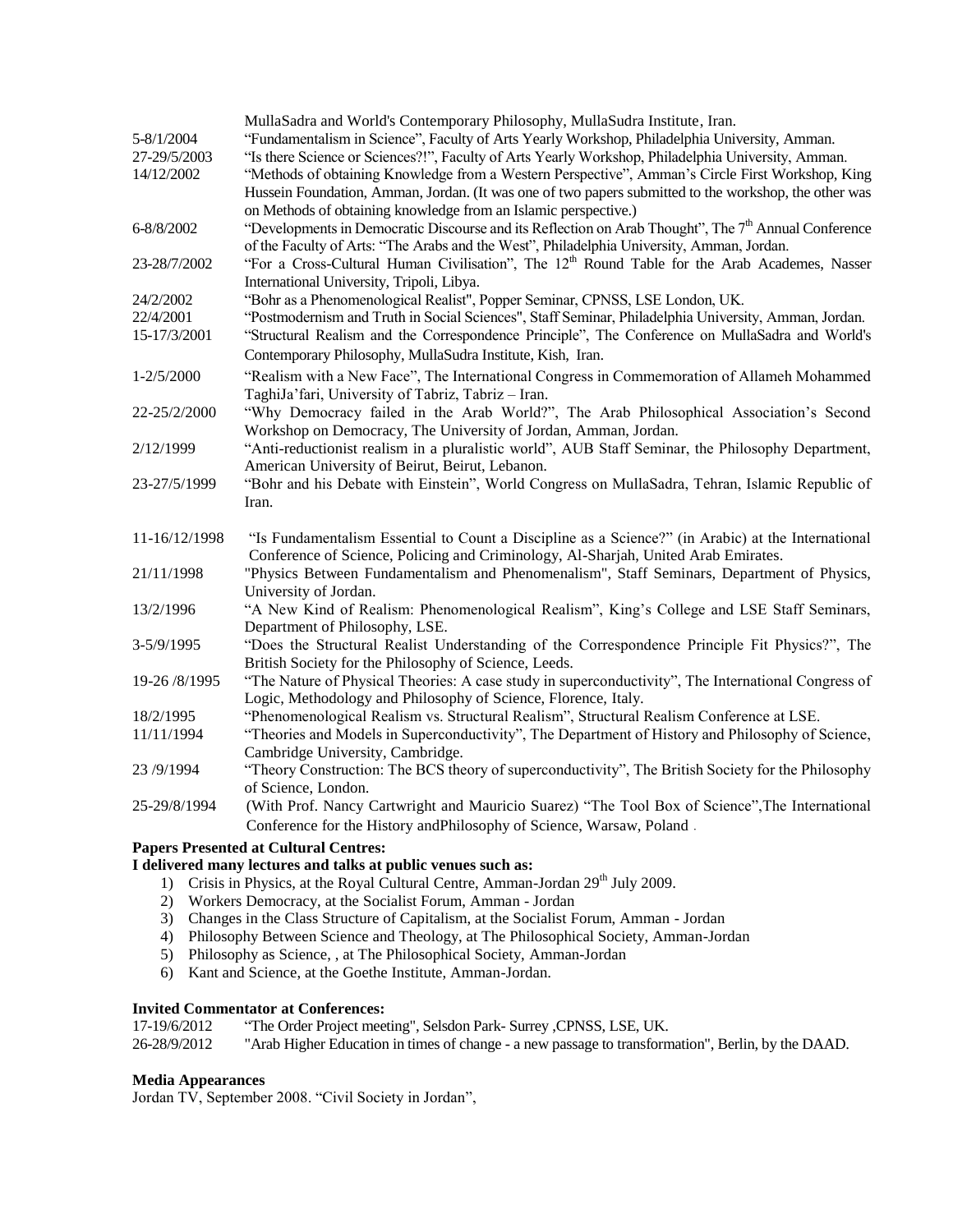Alresaleh TV, 7th January 2008, "The State",

Alresaleh TV, 18th December 2007, "Civil Society",

Seven Stars May 2006, "Youth and Politics in Jordan",

Seven Stars TV, April 2006, "Democracy and Civil Society",

Jordan TV, November 2005. "Education and Enlightenment in the Arab world",

#### **- Interviews**

Aletihad Newspaper, United Arab Emirates, No 11941, 14th March 2008. "The role of Ajtihad in Modern Age, an interview, conducted by Husain Mhmed".

Almajed Newspaper, Amman, Jordan 14th April 2008, an interview conducted by Tamer Khorma.

Alghed Newspaper, September 2005. "Globalization and Knowledge", an interview conducted by Aziza Ali.

#### **Exchange Programme**

- 13-17/4/2012 "Curriculum development in Social Programmes", Catholic University of Cologne (Katho), Cologne, Germany. I presented two workshops on curriculum development of Social Programmes.
- 10-20/5/2011 "Thinking skills in Social Programmes", Catholic University of Cologne (Katho), Cologne, Germany.I presented two workshops on using thinking skills in teaching and working in Social Programmes.

#### **Administrative Experience**

| 2009              | Director, Schneller Centre for Educational Training                                                                                                               |
|-------------------|-------------------------------------------------------------------------------------------------------------------------------------------------------------------|
| 2005-2008         | Deputy Dean, Faculty of Arts, Philadelphia University                                                                                                             |
| 2004-present      | Head of the Department of Humanities, Philadelphia University                                                                                                     |
| 2002-present      | Member of the Steering committee of the Faculty of Arts Conferences: 7 <sup>th</sup> -13 <sup>th</sup> .                                                          |
| 2002-2012         | Member of the deanship council of Faculty of Distance Learning at the University.                                                                                 |
| 1994-1996         | Liaison officer of the research team in the project of "Modelling in Physics and Economics" Centre<br>for the Philosophy of the Natural and Social Sciences, LSE. |
| 1996              | Organiser of the Philosophy of Physics Undergraduate Conference, 20/1/1996, Centre for the<br>Philosophy of the Natural and Social Sciences, LSE.                 |
| 1995              | Organiser of the 'Workshop on Particularism', 19/5/1995, Centre for the Philosophy of the Natural<br>and Social Sciences, LSE.                                    |
| 1993-1997         | Organiser of the Philosophy of Physics Weekly Seminars at LSE.                                                                                                    |
| <b>Committees</b> |                                                                                                                                                                   |
| 2002-present      | Steering committee of the Faculty of Arts Conferences: $7th$ -13 <sup>th</sup> .                                                                                  |
| 2003-2011         | Deanship of Distance Learning, Philadelphia University.                                                                                                           |
| 2005-2007         | Quality Assurance Committee, Philadelphia University.                                                                                                             |

2006-2008 Development and Training Committee, Philadelphia University.

- 2004 Scientific Research Committee at Philadelphia University.
- 2002 National Committee for Civic Education, Al-Hussein Centre.

## **Awards and Scholarships**

| Lakatos Scholarship Award, Department of Philosophy, Logic and Scientific Method, LSE.                  |  |  |
|---------------------------------------------------------------------------------------------------------|--|--|
| The Student Union, LSE.                                                                                 |  |  |
| The Leach Trust, London.                                                                                |  |  |
| Philosophy Department, University of Jordan, distinction, the highest mark in the Master programme      |  |  |
| over ten years.                                                                                         |  |  |
| Philosophy Department, University of Jordan, distinction, the highest mark in the Diploma<br>programme. |  |  |
|                                                                                                         |  |  |

#### **Professional Membership**

- 1) The Arab Philosophical Association.
- 2) Association for Foundations of Sciences, Language and Cognition.
- 3) The British Society for the Philosophy of Science.
- 4) The Jordanian Philosophical Society (founding member).